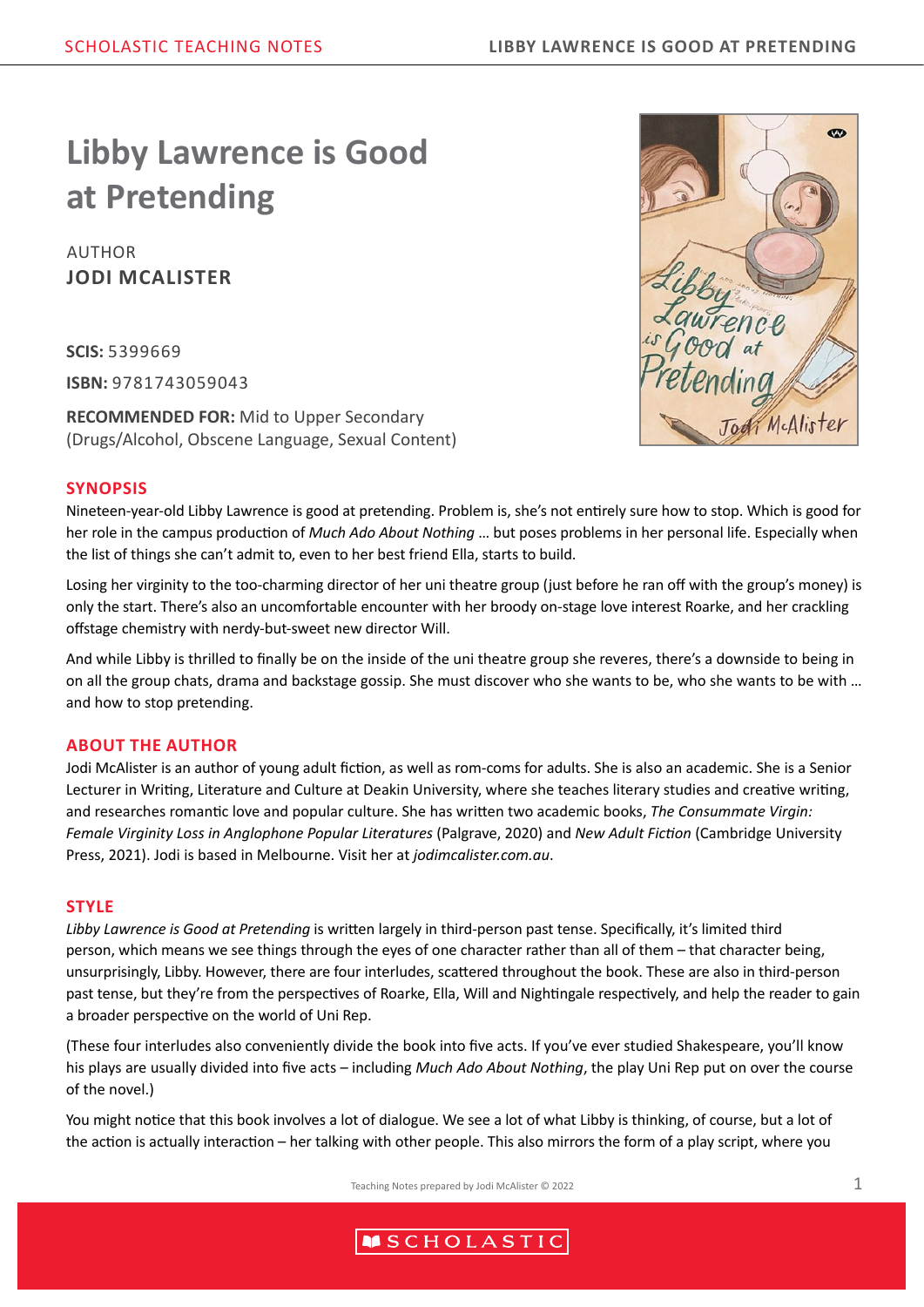have very limited description on the page. What an actor has to go off is dialogue, and what they do is interpret it to put together their performance. As Libby grows and develops over the course of the novel, the way she interprets the world and the people around it changes too. She's good at pretending – but she's also good at applying the skills she learns through acting to real life!

# **DISCUSSION QUESTIONS**

#### **FRIENDSHIP Libby and Ella**

- Libby's friendship with Ella is the most important relationship in her life. Why does she find it so difficult to tell her things?
- There are also several instances where Ella doesn't tell Libby something, or doesn't tell her until later. What's the barrier for Ella? Is it the same as for Libby?
- What are the good and bad parts of Libby and Ella's friendship?

# ROMANTIC RELATIONSHIPS

# **Libby and Will**

- Libby's friendship and eventual relationship with Will develops slowly over the course of the book. What do they get out of their relationship with each other? How is it different to other relationships in their life?
- Will realises he's attracted to Libby before she realises she's attracted to him, but makes a decision not to do anything about it. Why does he do this?
- Why does Will insist that Libby actively communicate to him that she wants to start a relationship, and say no when she attempts to kiss him?

### **Libby and Roarke**

- Libby and Roarke develop a complicated relationship over the course of the novel. How would you describe it? How does it change and develop?
- Do you think Libby and Roarke will stay friends after the end of the book? Why/why not?

#### **Ella and Roarke**

• Do you think Ella and Roarke will get back together? Why/why not?

# UNIVERSITY CULTURE

- Several problems with the culture of Uni Rep develop over the course of the novel. What are they and who causes them?
- What needs to happen at Uni Rep for them to become a safer, healthier space?

#### THEATRE

- Many of the characters in the book, including Libby, love theatre in particular, performance. What's the appeal?
- How is it different for different characters?

# **ACTIVITIES**

- In groups, decide what play Uni Rep should put on next. Who from the novel should play which role? Who should direct? Who should design? Think about the whole production team, not just the cast.
- There are several interludes throughout the book from perspectives other than Libby's. Write an interlude from another character's perspective (you might like to choose Ned, Genevieve, Michael, Annalise, Rashmi, Heidi – there's a long list!). Where in the book would it go? What would it reveal?
	- Repeat the same activity as above, but this time you might also choose to write from the perspective of one of the characters who already has an interlude in the novel (Roarke, Ella, Will, Nightingale), but it should take place at a different point than their original interlude.

Teaching Notes prepared by Jodi McAlister © 2022 2

# **MSCHOLASTIC**